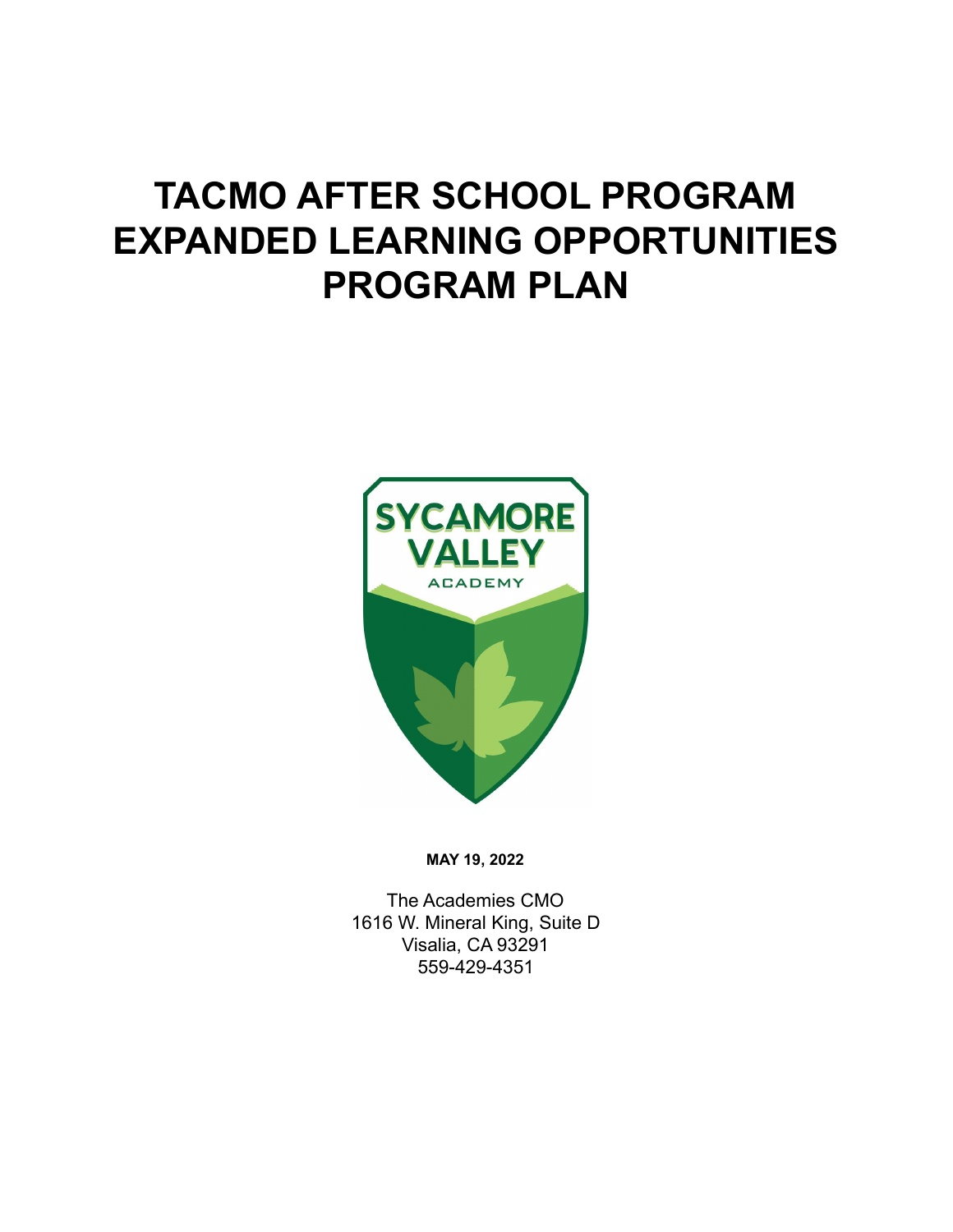# **Name of Local Educational Agency and Expanded Learning Opportunities Program Sites**

**Local Educational Agency (LEA) Name: Sycamore Valley Academy Contact Name: Donya Ball, Ed. D.**

**Contact Email: dball@theacademiescharters.org**

**Contact Phone: (559) 429-4351**

**Instructions:** Please list the school sites that your LEA selected to operate the Expanded Learning Opportunities Program (ELO-P). Add additional rows as needed.

| 1. Sycamore Valley Academy<br><u> London Communica</u> |
|--------------------------------------------------------|
| 2. Blue Oak Academy                                    |
|                                                        |
|                                                        |
|                                                        |
|                                                        |
| 7.                                                     |
|                                                        |

# **Purpose**

This template will aid LEAs in the development of a program plan as required by *EC* Section 46120(b)(2). In this program plan, LEAs will describe program activities that support the whole child, and students' Social and Emotional Learning (SEL) and development.

# **Definitions**

"Expanded learning" means before school, after school, summer, or intersession learning programs that focus on developing the academic, social, emotional, and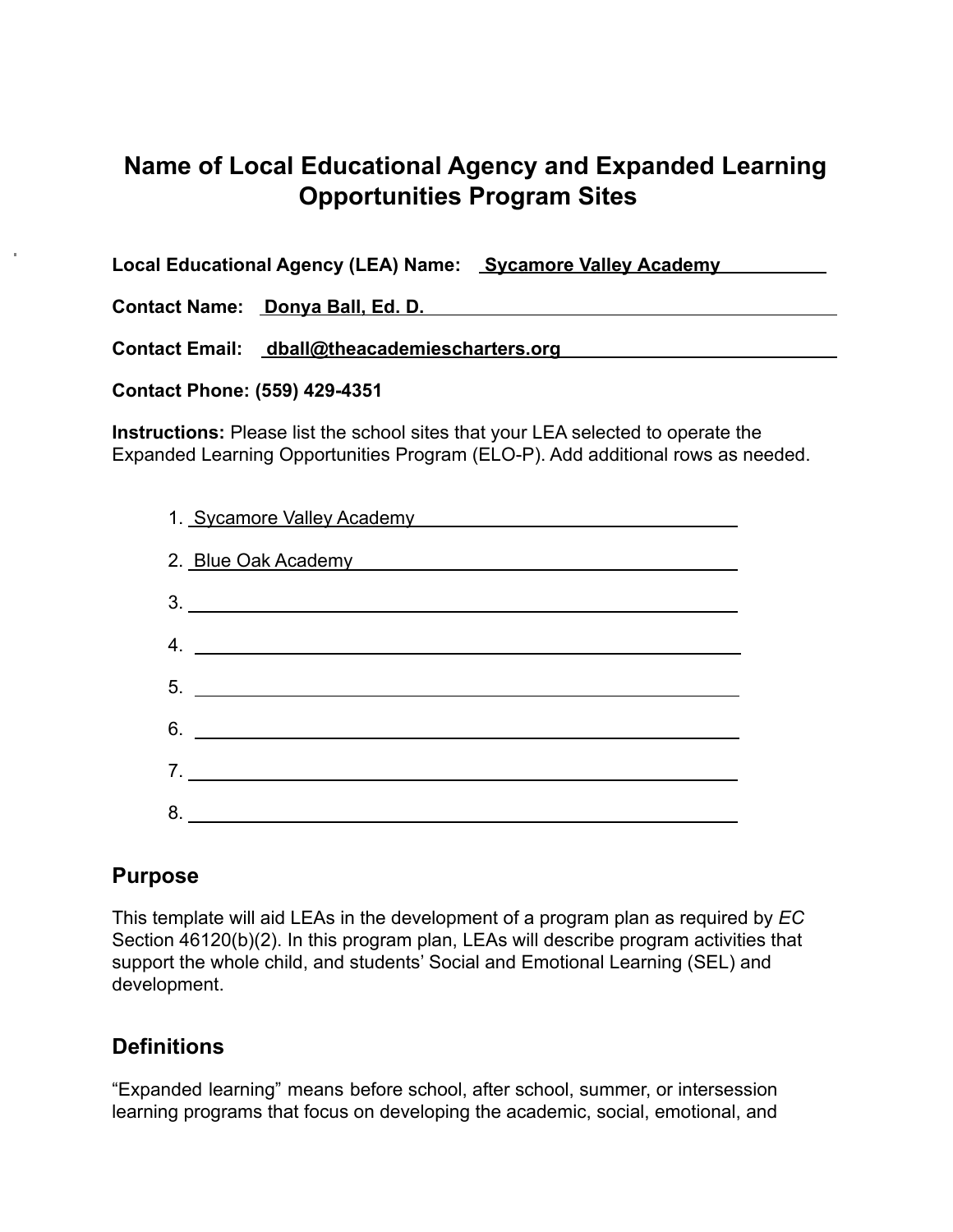physical needs and interests of pupils through hands-on, engaging learning experiences. It is the intent of the Legislature that expanded learning programs are pupil-centered, results driven, include community partners, and complement, but do not replicate, learning activities in the regular school day and school year. (*EC* Section 8482.1[a])

"Expanded learning opportunities" has the same meaning as "expanded learning" as defined in *EC* Section 8482.1. "Expanded learning opportunities" does not mean an extension of instructional time, but rather, opportunities to engage pupils in enrichment, play, nutrition, and other developmentally appropriate activities. (*EC* Section 46120[e][1])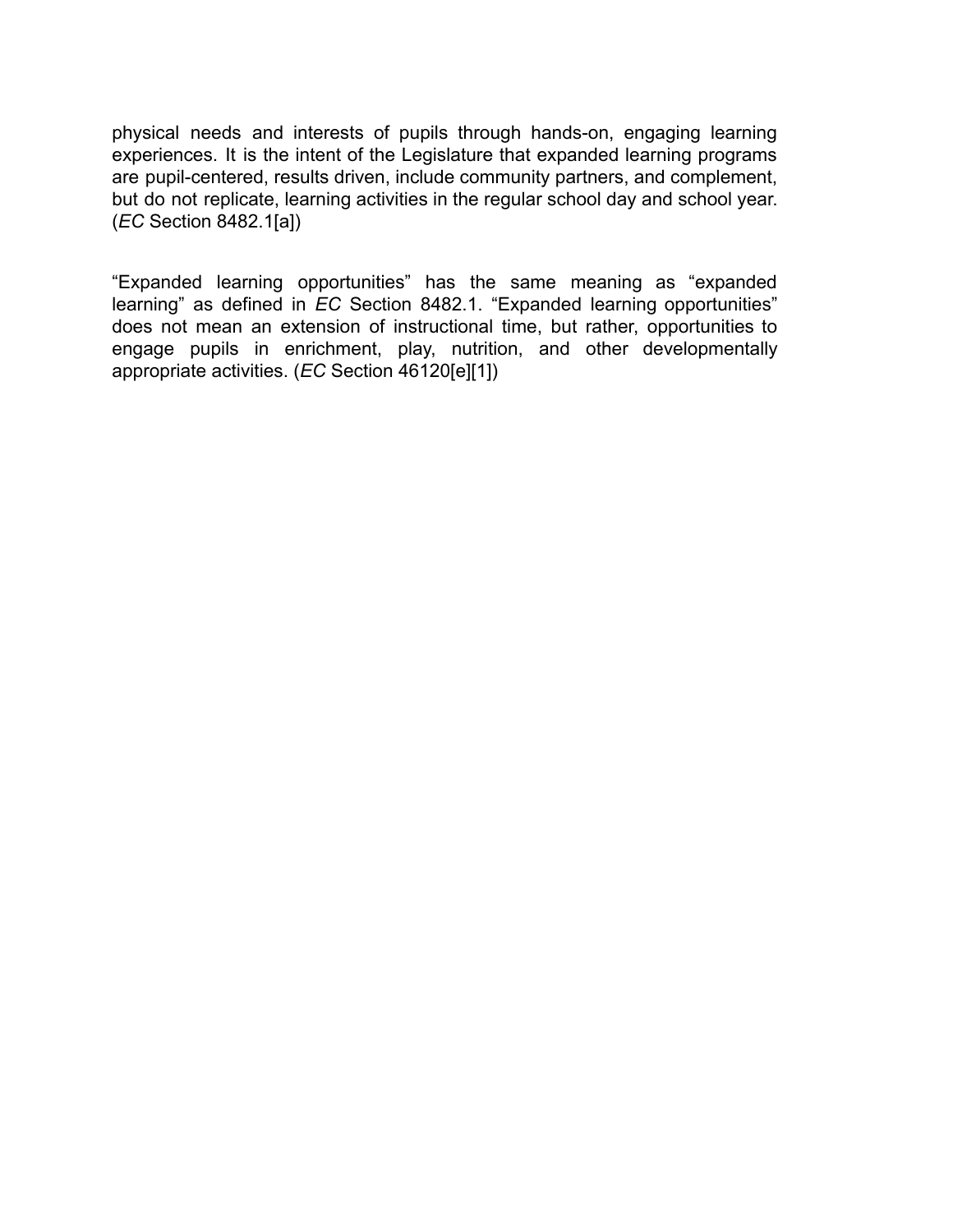# **Instructions**

This Program Plan needs to be approved by the LEA's Governing Board in a public meeting and posted on the LEA's website.

The program plan template guide is considered a living document that is periodically reviewed and adjusted to reflect the needs of the community, updates in the law, and to provide continuous improvement in the development of an effective ELO-P.

The LEA is responsible for creating, reviewing, and updating the program plan every three years in accordance with *EC* Section 8482.3(g)(1). LEAs are encouraged to work collaboratively with partners and staff to develop and review the program plan. The LEA is responsible for the plan and the oversight of any community partners or subcontractors. The LEA should include any partners in the development and review of the plan. It is recommended that the plan be reviewed annually.

The Expanded Learning Division adopted the *Quality Standards for Expanded Learning in California* (Quality Standards) and introduced requirements for Continuous Quality Improvement (CQI) to help programs engage in reflection and be intentional about program management practices and activities delivered to students. To create the program plan, provide a narrative description in response to the prompts listed under each Quality Standard below. The LEA may customize and include additional prompts, such as describing SEL activities, or refining the plan. In addition to the narrative response, it may be useful to include tables, charts, or other visual representations that contribute to the understanding of the ELO-P. LEAs are encouraged to download and reference the Quality Standards in order to provide ongoing improvements to the program. The Quality Standards can be found on the California Department of Education's (CDE) Quality Standards and CQI web page, located at <https://www.cde.ca.gov/ls/ex/qualstandcqi.asp>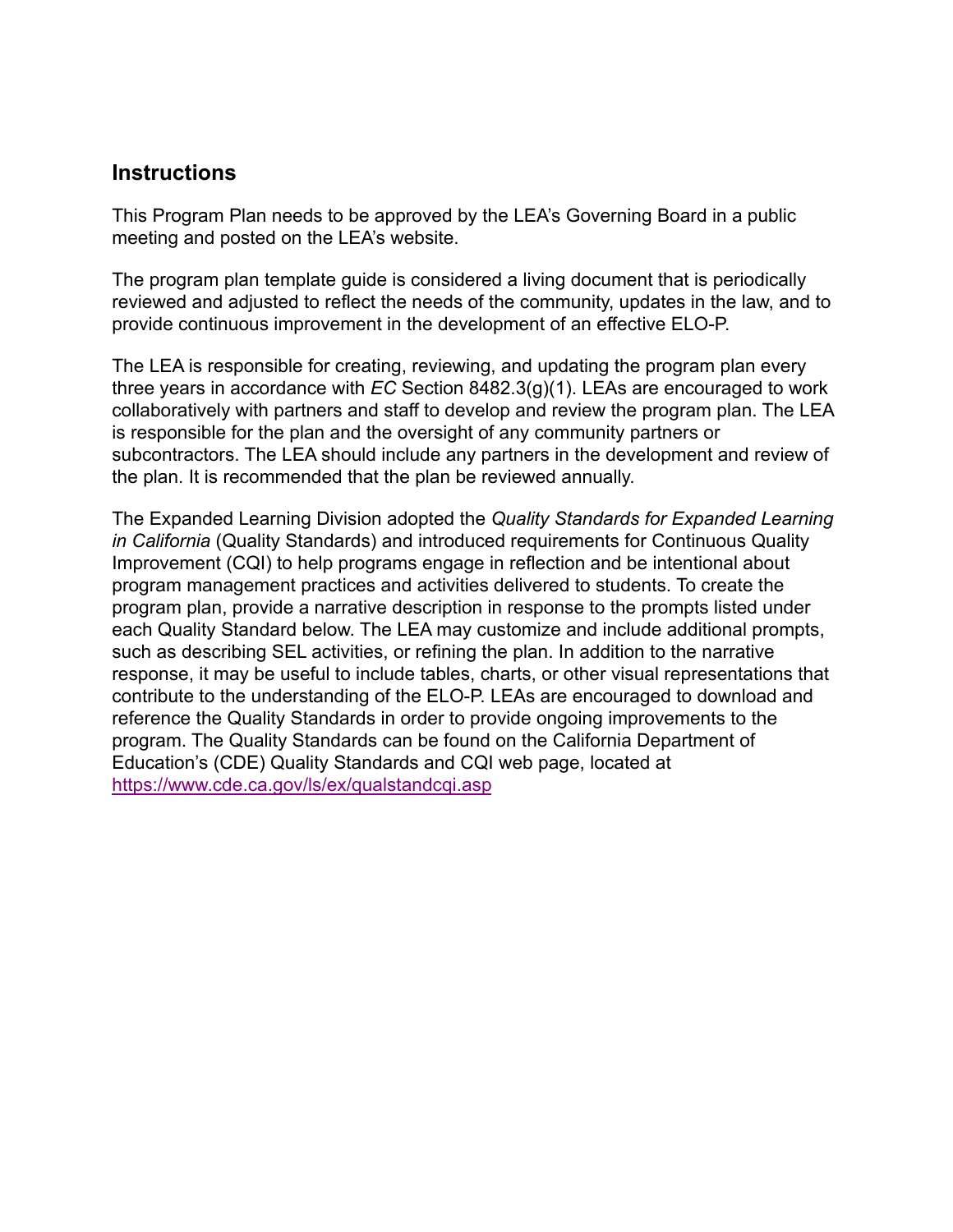#### **1—Safe and Supportive Environment**

Describe how the program will provide opportunities for students to experience a safe and supportive environment. Include if the program will be offered on the school site or off campus. If not on site, describe where in the community it will be and how students will be supported to get there.

The Academies After School Program Extended Learning Opportunities Program will operate on the Sycamore Valley and Blue Oak Academy campuses. Maintaining a healthy and safe environment is imperative to student learning. Sycamore Valley Academy and Blue Oak Academy have adopted and implemented a comprehensive set of health, safety, and risk management policies. These policies were developed in consultation with the Charter School's insurance carriers and approved by The Academies governing board. The Academies After School Program Expanded Learning Opportunities Program will follow adopted policies and procedures of the school, including site safety plans. Program staff will be certified in first aid and CPR. Staff will be easily identifiable on campus by identification badges and/or program uniform.

Students will experience a cooperative, low-risk environment and will adhere to the school Honor Code to ensure a respectful, supportive culture within the program. The program will highlight activities that enforce collaboration and teambuilding to further solidify this supportive learning environment.

# **2—Active and Engaged Learning**

Describe how the program will provide opportunities for students to experience active and engaged learning that either supports or supplements, but does not duplicate, the instructional day.

The Academies After School Program Expanded Learning Opportunities Program will collaborate with the school site instructional staff to ensure that the program is complimentary to the instruction students are receiving in the classroom. Instructional Coaches will serve as a curriculum advisor to the program. Ongoing professional development for program staff will be provided by the Program Coordinator, school site staff, and/or outside vendors. Professional development may include integration of curriculum and/or attendance at conferences.

The program will highlight activities that build collaboration, active engagement, and teambuilding. Social Emotional Learning, Project Based Learning, and engaging and hands-on educational experiences will be incorporated. An array of physical activities, games, arts and crafts, and STEAM activities designed to engage and nurture student interest and curiosity will be incorporated. Field trips will be included whenever feasible to reinforce student learning and create opportunities for making connections in the real world.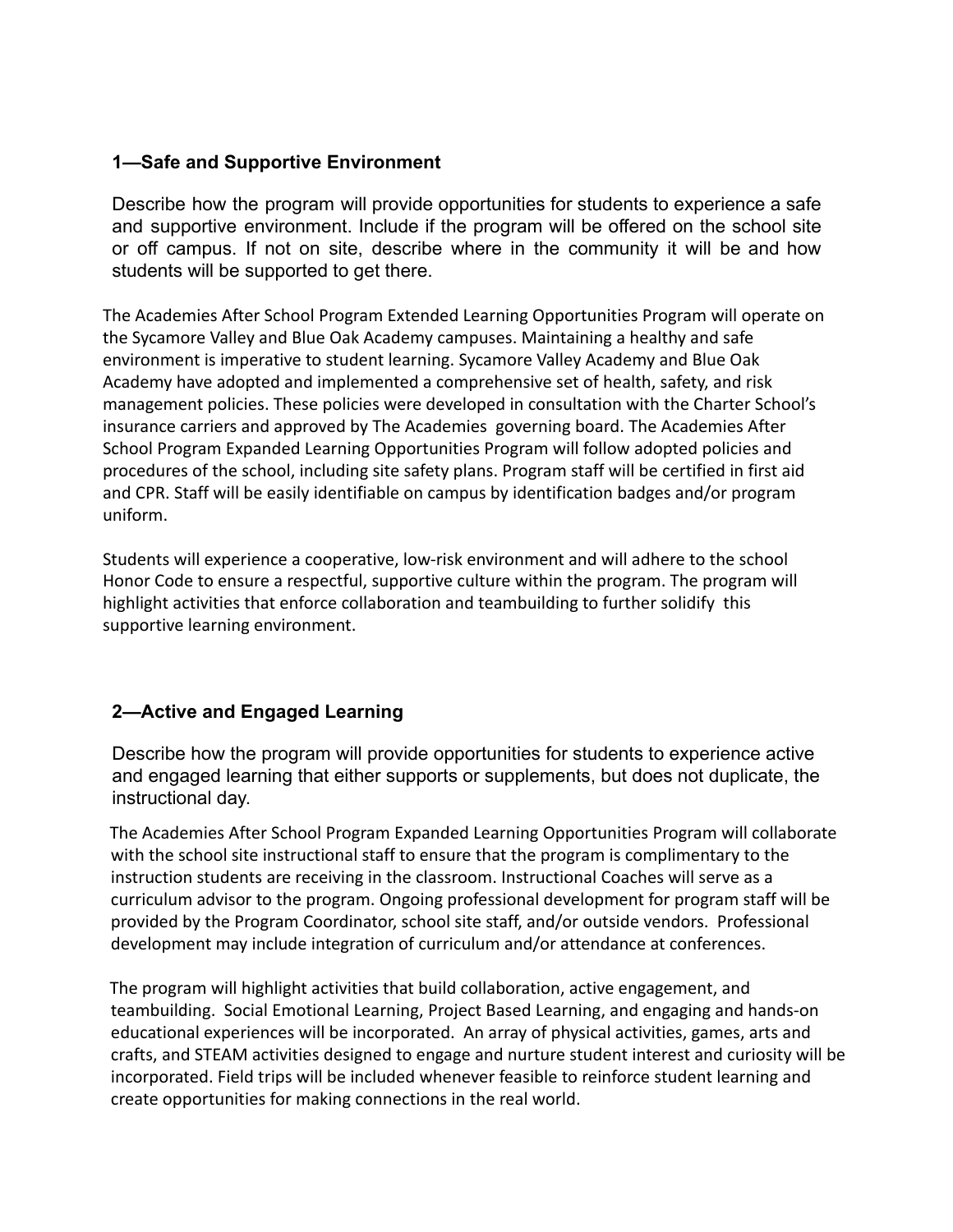Project Based Learning (PBL) with clear learning objectives and outcomes will be emphasized. PBL will engage learners in ways that promote long-term retention of information and that motivate students to want to learn and engage in the provided experiences. Students will have voice and choice in planning for projects and thematic units in the program. Through observation and inquiry, the After School Program Aides, Site Leads, and Coordinator will continuously assess student engagement, program effectiveness, and student learning.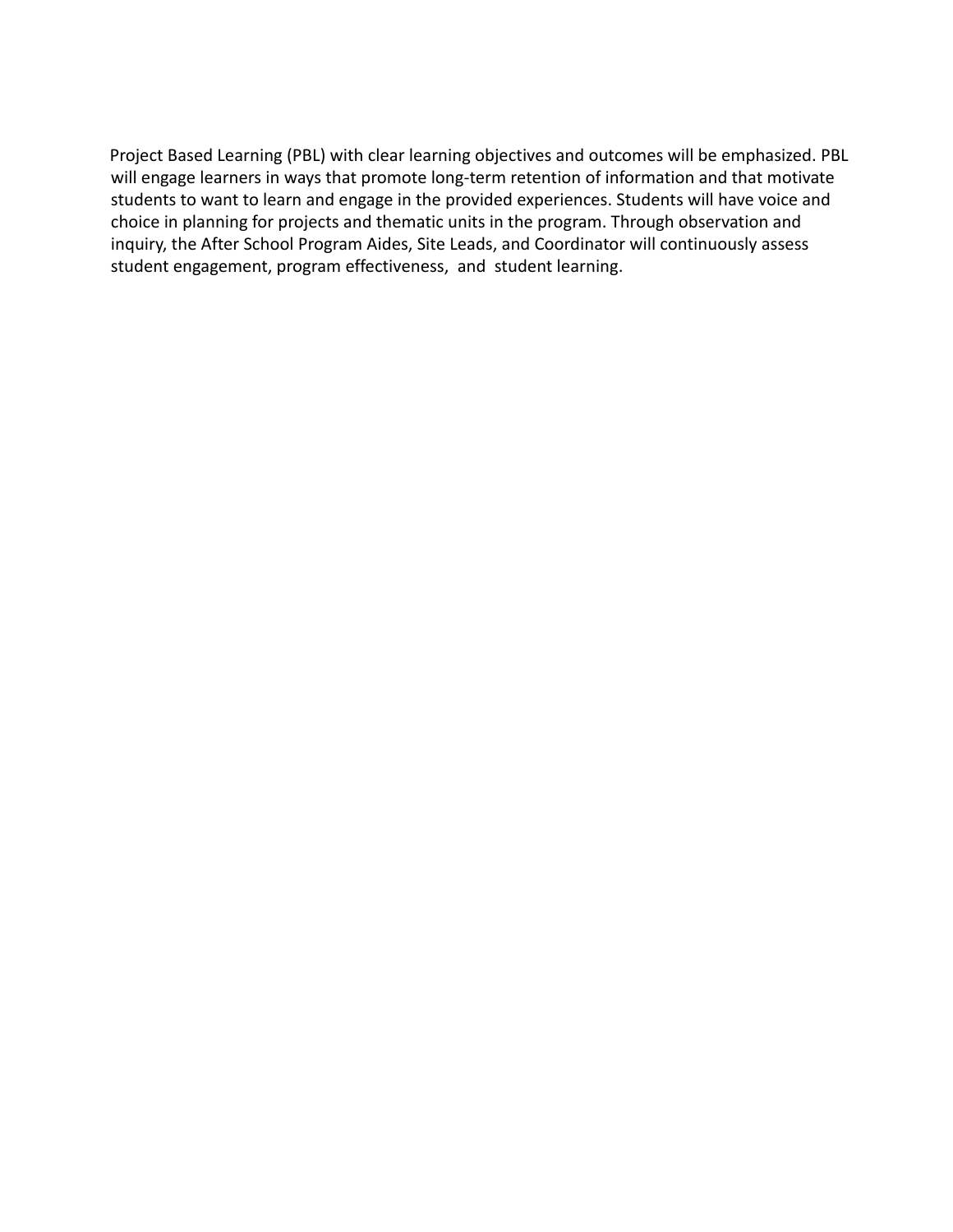# **3—Skill Building**

Describe how the program will provide opportunities for students to experience skill building.

The Academies After School Program Expanded Learning Opportunities Program will provide a wide breadth of opportunities for students to build a wide array of skills. Program lessons, activities, and projects will have clear objectives and support mastery attainment in the targeted skills. Monitoring of student growth will ensure essential skills are achieved.

The program will utilize practices found in the school's guiding Charter document to support skill building, including the following:

- Process of inquiry, discovery, application, and reflection
- Questioning, modeling, discussing, collaborative grouping
- Small group and individual differentiated activities
- Democratic environment
- Art and/or music instruction
- Social and emotional instruction
- Encouragement of growth mindset

Additionally, time will be scheduled daily for schoolwork/homework that has been assigned by the classroom teacher, and program staff will provide academic support for students during this designated time.

# **4—Youth Voice and Leadership**

Describe how the program will provide opportunities for students to engage in youth voice and leadership.

The Academies After School Program Expanded Learning Opportunities Program will encourage students to exercise their talents and abilities to contribute to the well-being of the entire program, to share their knowledge and skill, and to take on leadership opportunities within age groups as well.

Upper elementary and middle school aged students will have the opportunity to participate in a leadership team which will help guide the planning for the program. To provide student voice and choice, program staff and/or the student leadership team will survey and interview students to inform the planning of upcoming units of study, lessons, and activities.

For some activities, such as read alouds, older and younger students will be partnered as "buddies", providing another opportunity for leadership.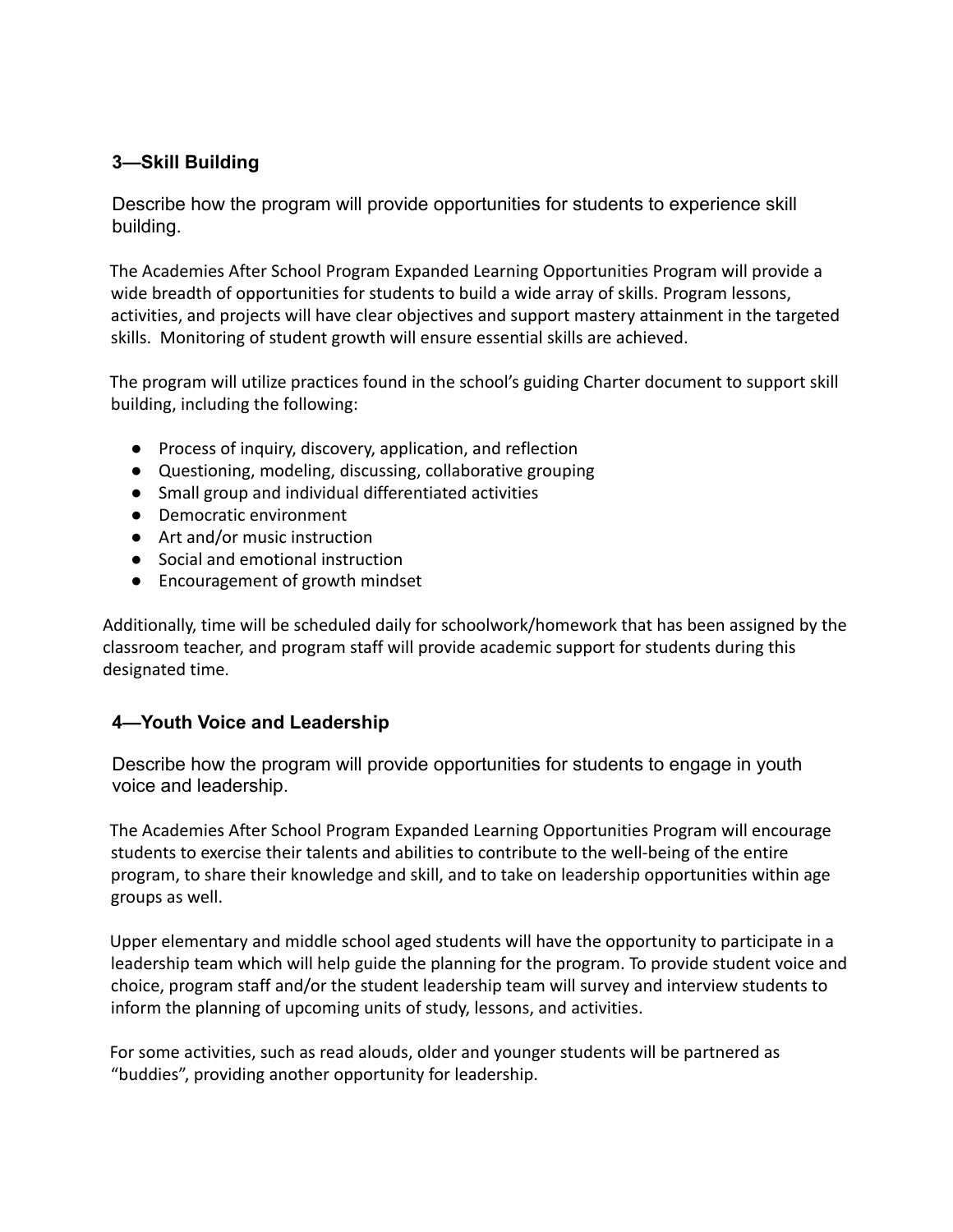#### **5—Healthy Choices and Behaviors**

Describe how the program will provide opportunities for students to engage in healthy choices and behaviors. Describe how students will be served nutritious meals and/or snacks during the ELO-P hours of programming.

The Academies Wellness Policy outlines the approach to ensuring environments and opportunities for all students to practice healthy eating and physical activity behaviors throughout the school day to support student learning and healthy development. The program will be guided by this plan during after school hours and intersession days. The Program Coordinator will participate in the organization's wellness committee and will work to integrate health and wellness into all aspects of the program.

The program will use Spark PE curriculum and organize regular physical activities and events centered around being active, such as walk-a-thons and intramural sports. Staff will encourage students to move their bodies daily and will model healthy activity. Instruction on the benefits of exercise will be provided.

Program staff will encourage students to make healthy meal choices and will model healthy eating habits. Candy, other sweets, and junk food will not be allowed. Instruction in nutrition and making healthy food choices will be provided. Nutritional instruction may include a school garden program, healthy eating and cooking demonstrations, and/or investigating food systems. Program leaders may work to form partnerships with local farmers and suppliers to supplement the vendor supplied snacks. All meals and snacks will meet USDA minimum nutritional requirements. Meals and snacks are provided by the school site's nutritional services vendor on all school days. On intersession days, students are encouraged to bring healthy meals from home. Snacks will be provided by the program.

# **6—Diversity, Access, and Equity**

Describe how the program is designed to address cultural and linguistic diversity and provide opportunities for all students to experience diversity, access, and equity. Describe how the ELO-P will provide access and opportunity for students with disabilities.

Within the program, the student population may contain subpopulations including children of adoptive families, students from families with varying household/family structures, students of varied gender identities, students who have lived in other countries or have immigrated to the United States, and students from varied cultural and religious/nonreligious backgrounds. Academically, the program will include high achievers in need of additional academic challenges, as well as learners not yet proficient with grade level standards, who need intervention strategies and support. All students of The Academies will be welcomed into the program.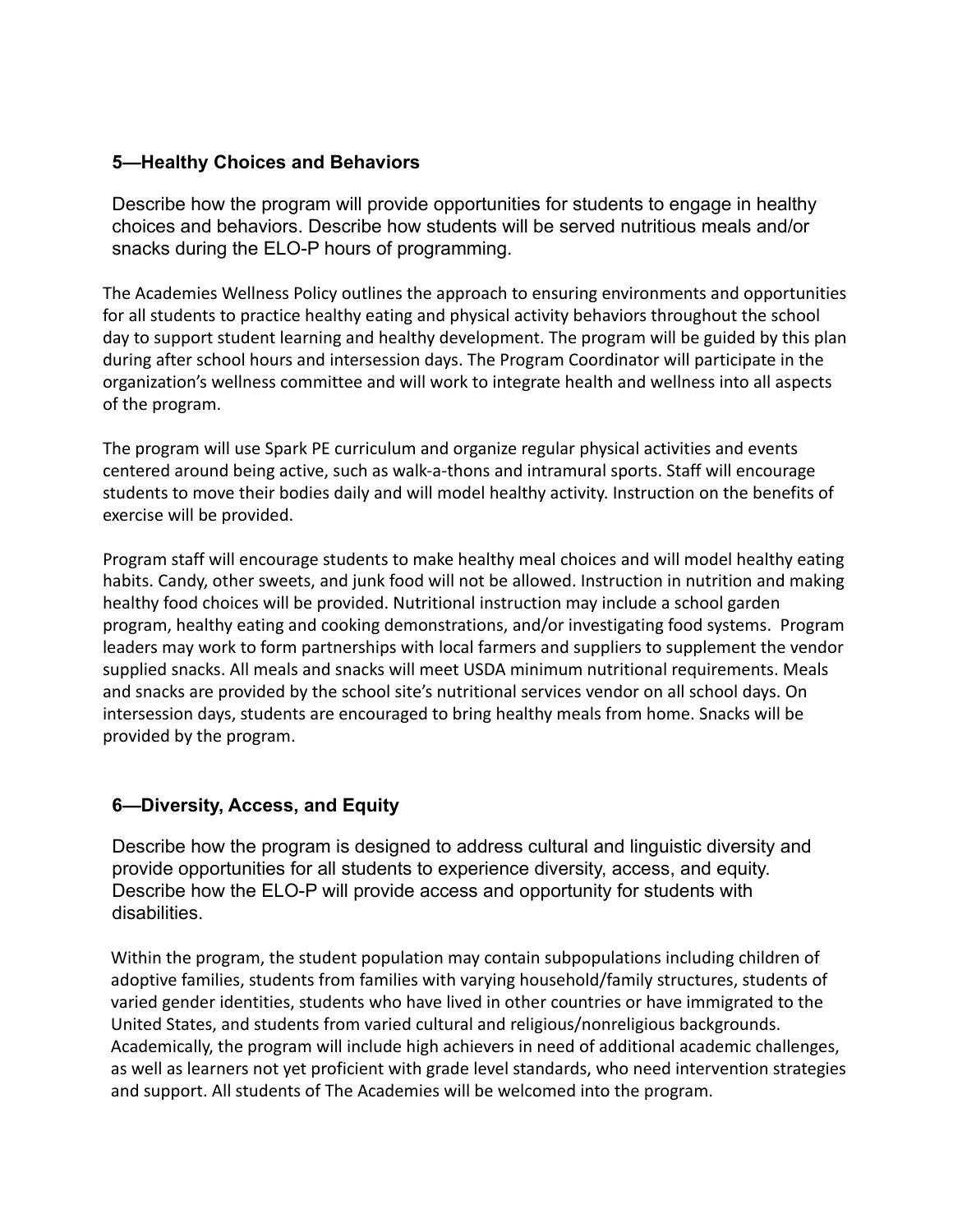Some ways the program will meet the needs of students from a breadth of diverse backgrounds are to ensure all activities remain appropriately secular and culturally sensitive, provide differentiated lessons and activities for all ability levels, employ bilingual program staff, and provide essential communications in bilingual format.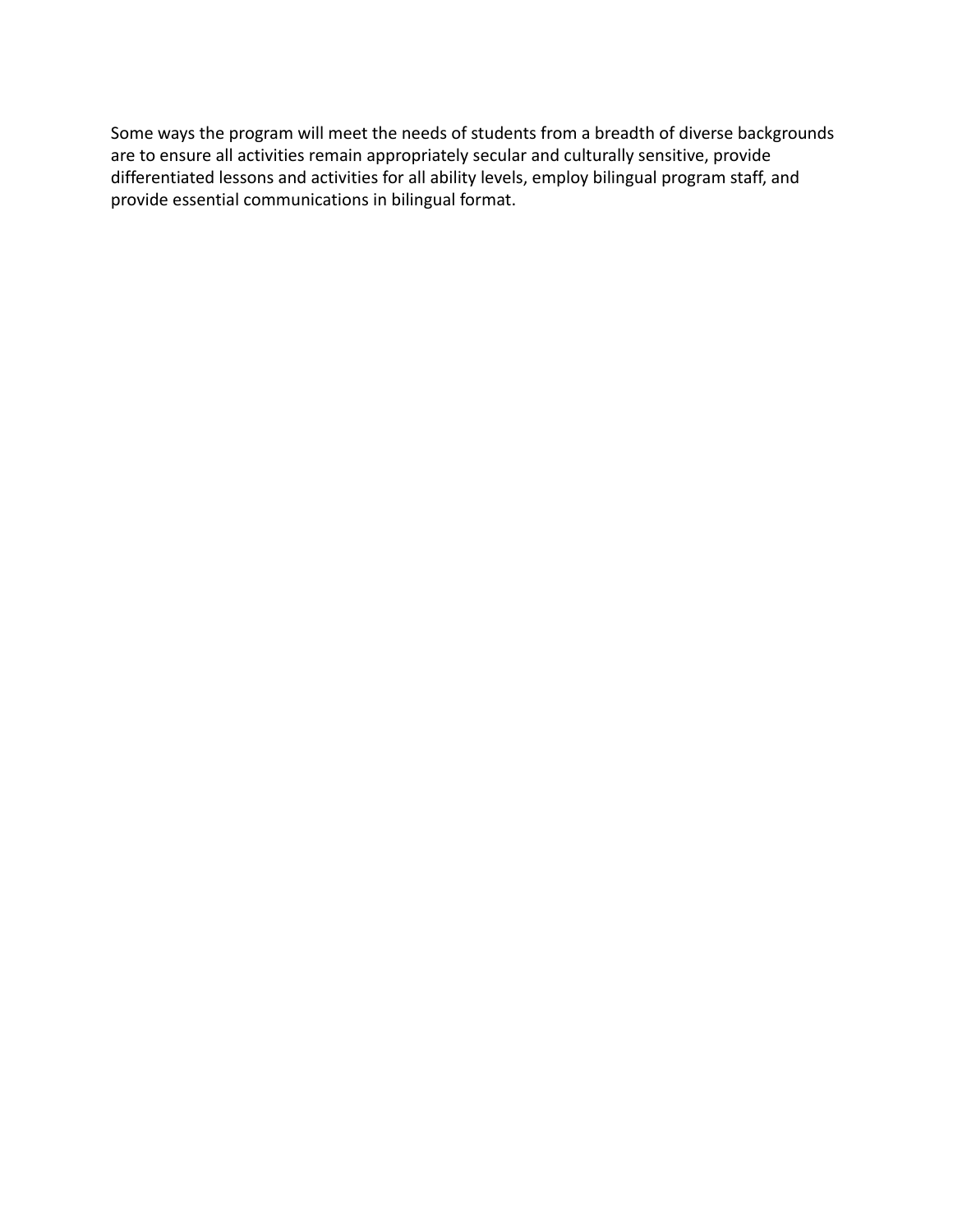# **7—Quality Staff**

Describe how the program will provide opportunities for students to engage with quality staff.

The Academies After School Program will recruit and hire qualified, professional staff. All program Aides will meet the requirements of The Academies Instructional Aides for the school site. Program staff will work together in a cooperative spirit to share ideas, evaluate student performance and program effectiveness, and communicate honestly to problem-solve and continually improve.

The culture of mastery orientation at The Academies applies not only to students, but also to our staff. Program staff will set professional goals, participate in ongoing professional development, and continually improve their practice. Staff development time will place a priority on collaboration to consciously shape a cohesive culture, to share the creativity and strengths of the staff members, and to identify and support our staff's areas for growth so they can be improved.

# **8—Clear Vision, Mission, and Purpose**

Describe the program's clear vision, mission, and purpose.

The mission of our organization is to provide a rich, meaningful education in a nurturing environment, where students are continually challenged and their natural curiosity, creativity, and talents can thrive. We are a collaborative community of educators and families working together to help our students grow into virtuous, courageous, and intelligent citizens, equipped with a love of learning and a love of life, and eager to contribute to a better world.

Our vision: The Academies' charter schools model transformative change in education by elevating expectations of learning and growth. With grit, tenacity, and empathy, we improve the world around us by embracing challenges as problem-solvers. We create an inclusive community with access to rigorous and enriching educational experiences that challenge and support individuals to achieve their personal best and realize new opportunities.

The purpose of The Academies After School Program is to deliver a high quality enrichment experience to students of The Academies and to provide a much-needed service to families who choose The Academies charter schools. Through this program, we seek to support the academic programs of the charter schools and contribute to student learning. By providing this program, we are working to ensure that all families have the opportunity to choose our schools for their children.

Annual goals and objectives will be developed in August of each school year and will be based on feedback collected from students, parents, site staff, and program staff. Progress toward these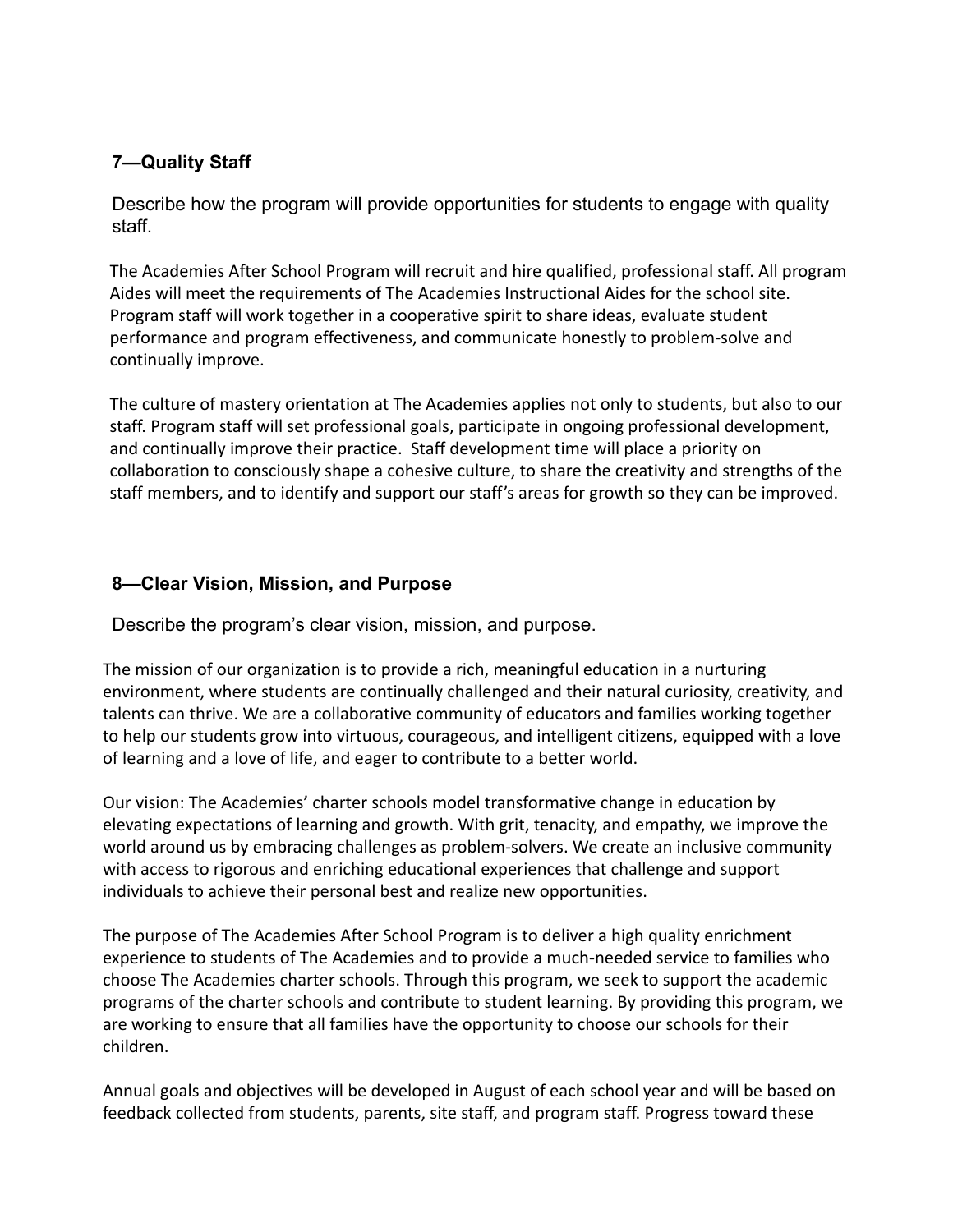goals will be assessed throughout the year, at least once per trimester. New goals and objectives may be set throughout the year, based on feedback from stakeholders.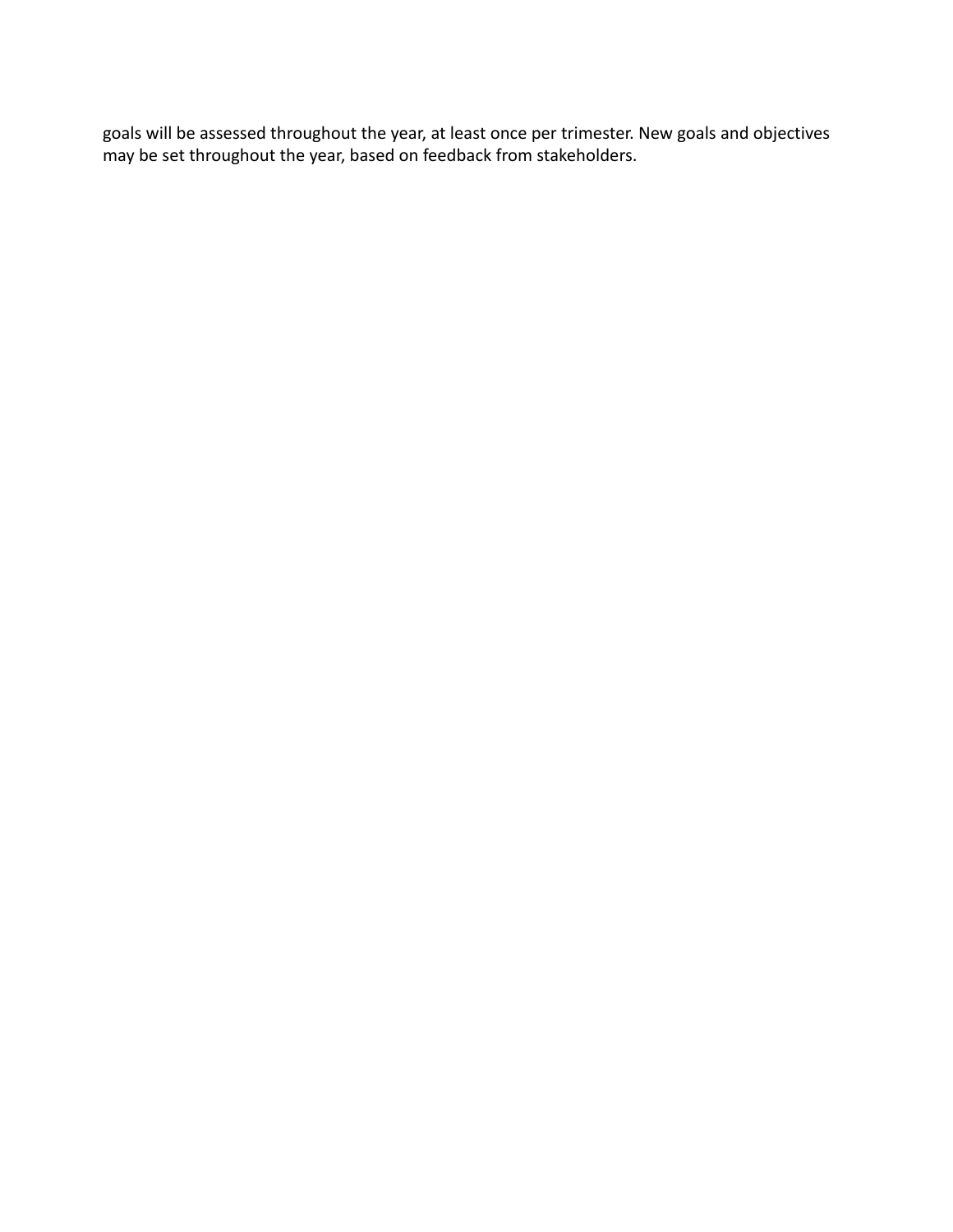# **9—Collaborative Partnerships**

Describe the program's collaborative partnerships. Local educational agencies are encouraged to collaborate with non-LEA entities to administer and implement ELO-P programs.

We are a collaborative community, it is part of our mission as an organization. Students learn in collaborative groups, families collaborate with the schools to support student learning, staff collaborate to improve programs and practices, our program collaborates with the school site, and we have several established partnerships with other nonprofit partners in the community. Some of our existing partnerships include Food Link, Visalia Farmer's Market, Visalia Senior Center, Family Services of Tulare County, Visalia Sunset Rotary, and Visalia Assistance League. Furthermore, it is a goal of this program to build student-led partnerships with a variety of other organizations such as high school clubs, public service agencies, and additional community service organizations. We seek to collaborate with current partners and/or new, student-selected, partners for service learning and/or community service projects. These partnerships and associated projects will be developed by students in The Academies After School Program Expanded Learning Opportunities Program.

#### **10—Continuous Quality Improvement**

Describe the program's Continuous Quality Improvement plan.

To ensure the program achieves continuous improvement, program calendars will be developed with clear goals and objectives set to specific timelines. Specific objectives will be developed annually for the categories of staff development, student engagement, student growth/skill building, program planning and implementation, and student attendance/program growth. Data will be collected at regular intervals via staff, student, and parent feedback surveys as well as through ongoing observation by program staff, the Program Coordinator, and Program Director. Data will be used to assess progress toward goals . Assessment of progress will take place no less than three times per year. Progress will be evaluated and tactics developed throughout the process to ensure continuous improvement.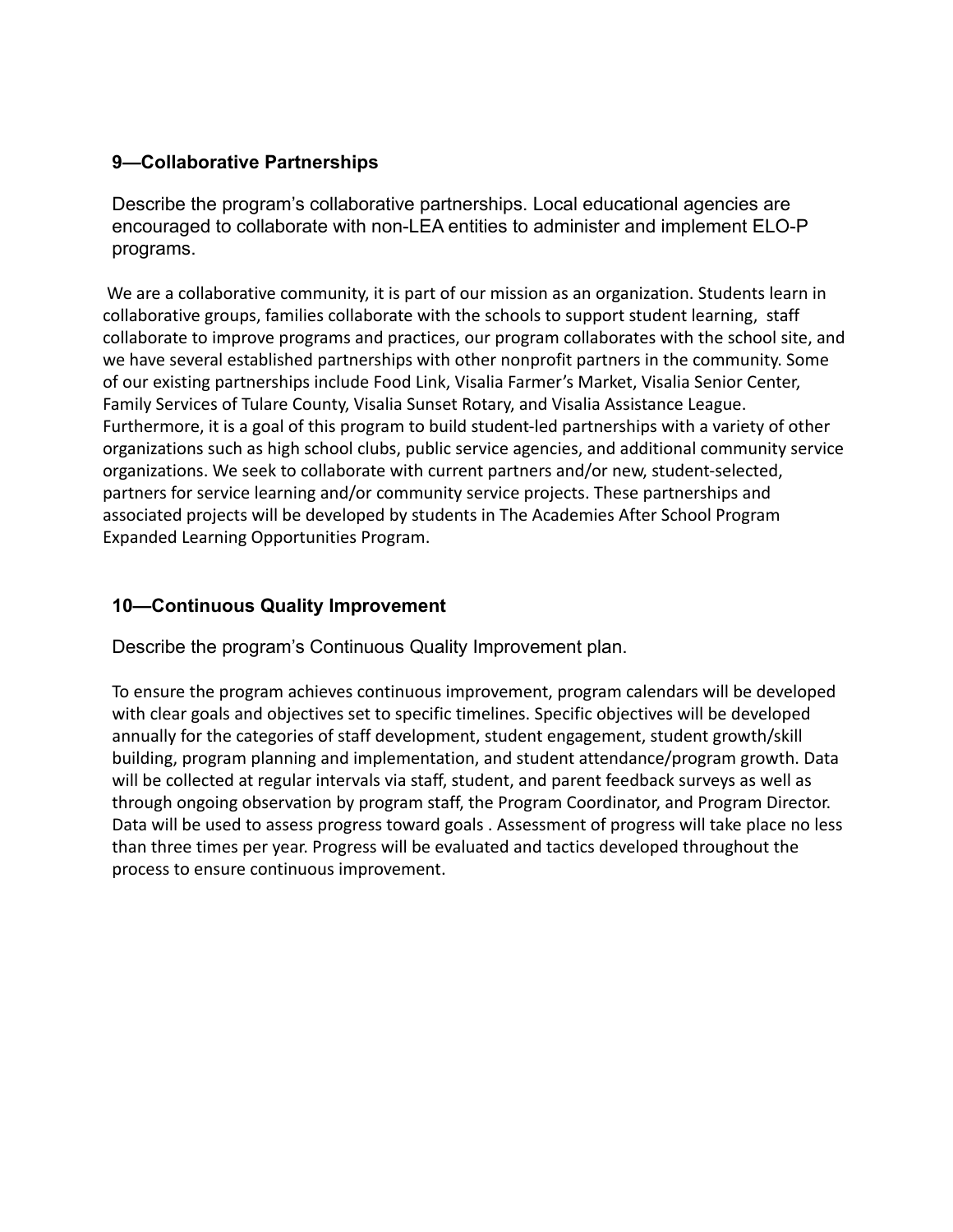# **11—Program Management**

Describe the plan for program management.

The Academies After School program is administered by The Academies Charter Management Organization (TACMO) on behalf of Sycamore Valley Academy and Blue Oak Academy. All policies, procedures, employee handbooks, family handbooks, and the like established by TACMO and adopted or approved by The Academies Board of Directors and in accordance with all federal, state, and local requirements are in effect for the program. The TACMO board has approved an organizational chart, salary schedule, personnel policies, and job descriptions for the program. The program falls under the fiscal management and insurance policies of TACMO.

# **General Questions**

# **Existing After School Education and Safety (ASES) and 21st Community Learning Centers (21st CCLC) Elementary and Middle School grantees.**

ASES, 21<sup>st</sup> CCLC Elementary/Middle School, and the ELO-P should be considered a single, comprehensive program. In coordinating all these funding streams to move towards a single program, the expectation is that the most stringent requirements will be adopted for program guidance. If one or both grants are held, please describe how the ELO-P funding will be used to create one comprehensive and universal Expanded Learning Program.

N/A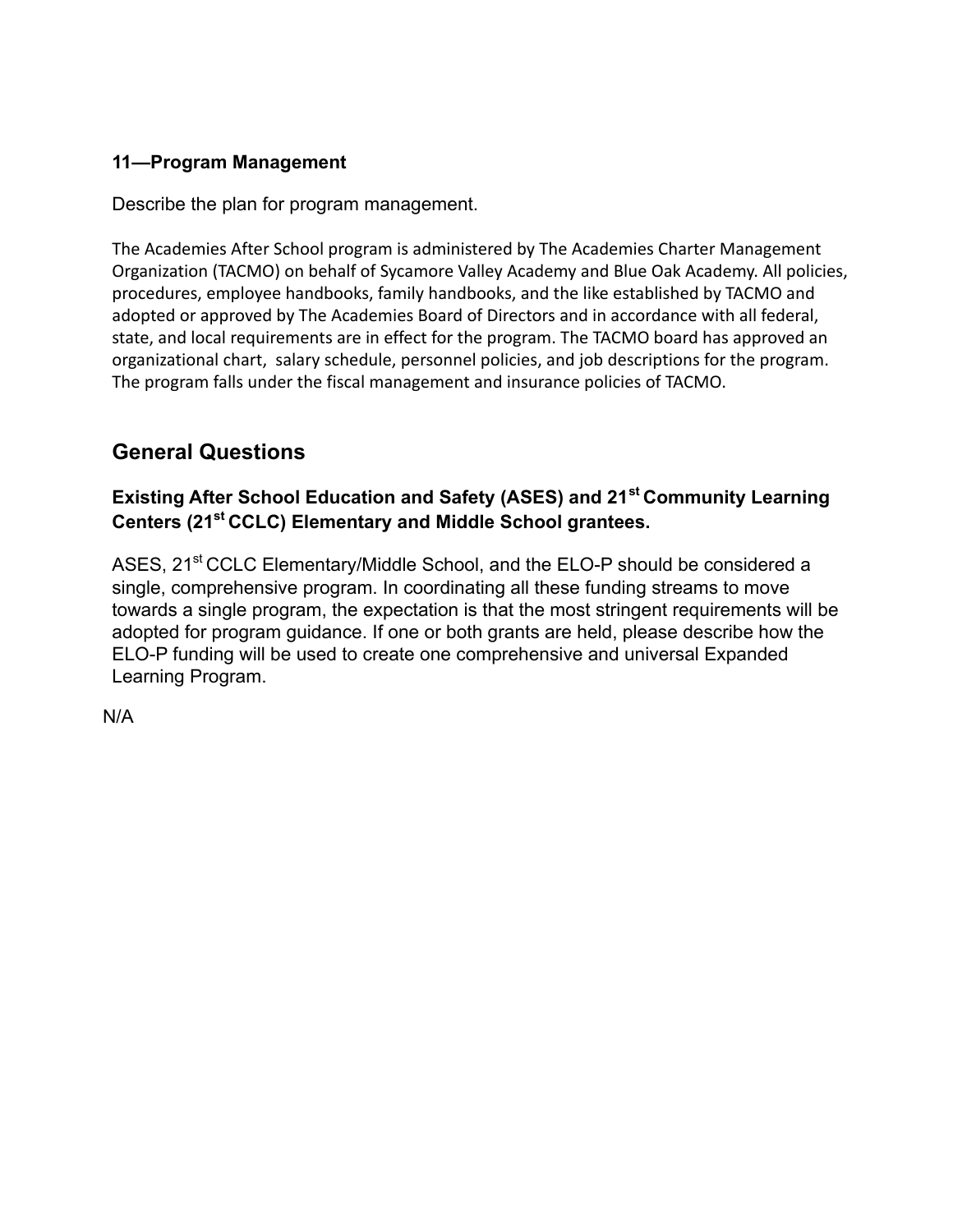#### **Transitional Kindergarten and Kindergarten**

Programs serving transitional kindergarten or kindergarten pupils shall maintain a pupilto-staff member ratio of no more than 10 to 1. (*EC* Section 46120[b][2][D]). Please address the proposed schedule and plan for recruiting and preparing staff to work in the program, including supporting them to understand how to work with younger children. How will the lower pupil-to-staff ratio be maintained? How will the curriculum and program be developmentally-informed to address this younger age group?

The Academies After School Program Expanded Learning Opportunities Program operates KinderBridge, which serves students in transitional kindergarten and kindergarten and bridges the gap between the end of the TK/K school day and the grade 1-8 school day. These younger students may also participate in the school site's after school program. The program is staffed by individuals trained specifically to serve this younger population, through the end of the day. Program staff serving these grade levels often transition from the school day in the classroom into the program with the students. The staff work closely with certificated teachers during the instructional day and are provided professional development specific to younger students. Staff-to-pupil ratios are necessarily lower in these younger age groups and this is maintained in both KinderBridge and the after school program.

# **Sample Program Schedule**

Please submit a sample program schedule that describes how the ELO-P or other fund sources, including the California State Preschool Program for children enrolled in transitional kindergarten or kindergarten, will be combined with the instructional day to create a minimum of nine hours per day of programming (instructional day plus ELO-P or other supports). Also, submit a sample schedule for a minimum nine-hour summer or intersession day.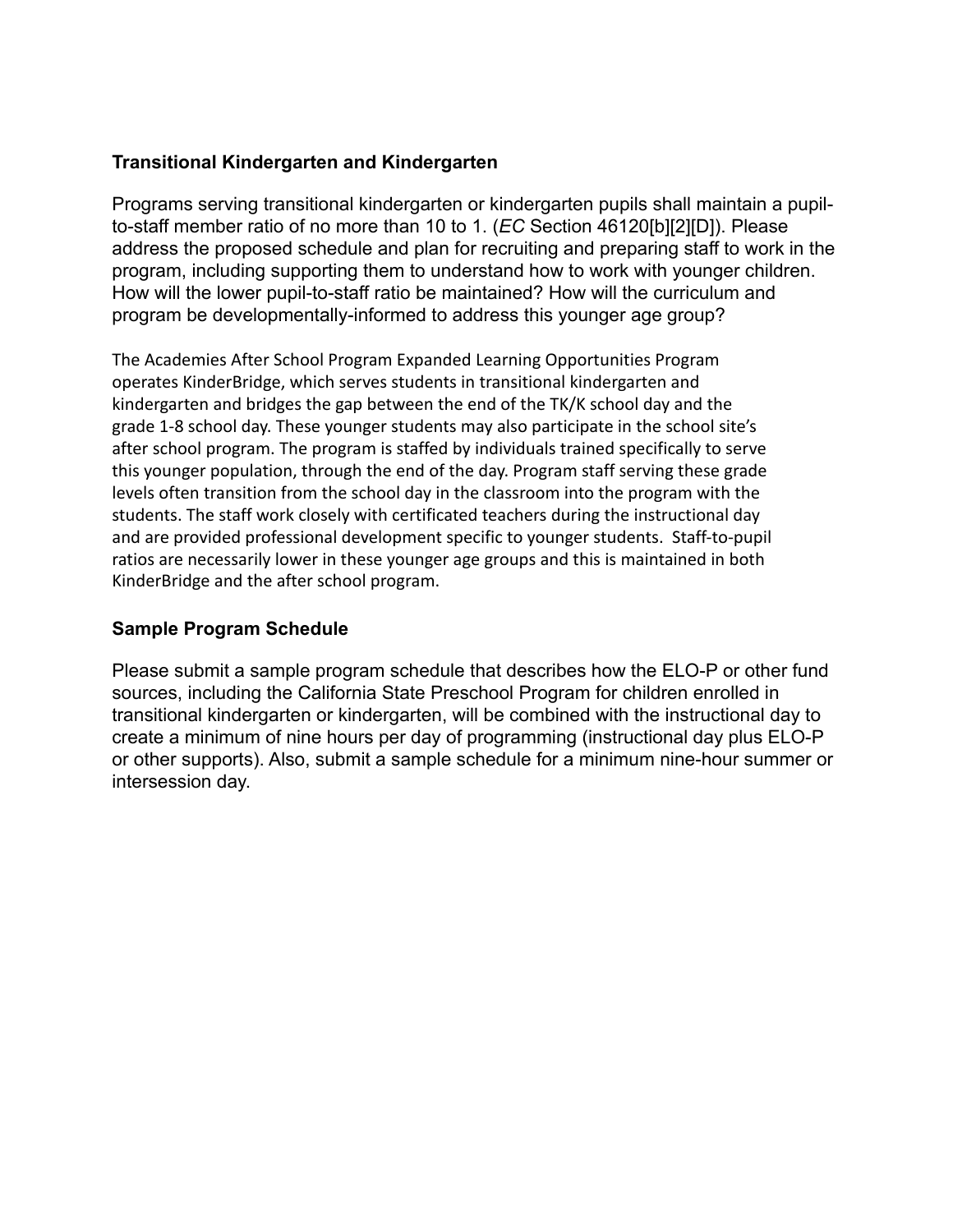| Sycamore Valley Academy TK/K Sample Daily Schedule |                                                           |                          |                                                       |  |  |
|----------------------------------------------------|-----------------------------------------------------------|--------------------------|-------------------------------------------------------|--|--|
|                                                    | M-Tu-Th-F                                                 | W                        |                                                       |  |  |
|                                                    | <b>Instructional Day</b>                                  | <b>Instructional Day</b> |                                                       |  |  |
| 7:35                                               | Arrival, breakfast, group games,<br>physical activity     | 7:35                     | Arrival, breakfast, group games,<br>physical activity |  |  |
| 8:10                                               | Instruction                                               | 8:10                     | Instruction                                           |  |  |
| 9:40                                               | <b>Recess</b>                                             | 9:40                     | <b>Recess</b>                                         |  |  |
| 10:00                                              | Instruction                                               | 10:00                    | Instruction                                           |  |  |
| 11:40                                              | Lunch                                                     | 11:40                    | Lunch                                                 |  |  |
| 12:00                                              | Instruction                                               | 12:00                    | Instruction                                           |  |  |
| 1:30                                               | <b>Dismissal</b>                                          | 1:00                     | <b>Dismissal</b>                                      |  |  |
|                                                    | TK/K - M-Tu-Th-F Bridge                                   |                          | <b>TK/K W Early Release</b>                           |  |  |
| 1:30pm                                             | Check in, Read Out Loud/<br>Movement Activities (Wiggles) | $1:15$ pm                | Check In, Group Games                                 |  |  |
| 2:00                                               | <b>Enrichment or Class Game</b>                           | 2:45pm                   | Reading Buddy (TK-K) / Read Alouds                    |  |  |
| 2:30pm                                             | <b>Recess or Snack</b>                                    |                          |                                                       |  |  |
| 2:50pm                                             | Enrichment (finish)                                       | 3:15 <sub>pm</sub>       | <b>Recess/Physical Activity</b>                       |  |  |
| 3:25pm                                             | <b>Dismissal</b>                                          |                          |                                                       |  |  |
| <b>TK-K After School</b>                           |                                                           | 3:45pm                   | Snack                                                 |  |  |
| 3:30pm                                             | <b>School Dismissal</b>                                   |                          |                                                       |  |  |
| 3:45pm                                             | Check In                                                  | 4:05pm                   | Enrichment                                            |  |  |
| 3:50pm                                             | <b>SNACK</b>                                              |                          |                                                       |  |  |
| 4:05pm                                             | <b>Sparks/Physical Activity</b>                           | 4:45pm                   | Clean up classrooms                                   |  |  |
| 4:25pm                                             | <b>Group Games</b>                                        |                          |                                                       |  |  |
| 4:45pm                                             | Enrichment                                                | 4:50pm                   | Board games                                           |  |  |
|                                                    | 5:20pm CLEAN UP                                           |                          | 5:20pm CLEAN UP                                       |  |  |
|                                                    | 5:30pm END                                                |                          | 5:30pm END                                            |  |  |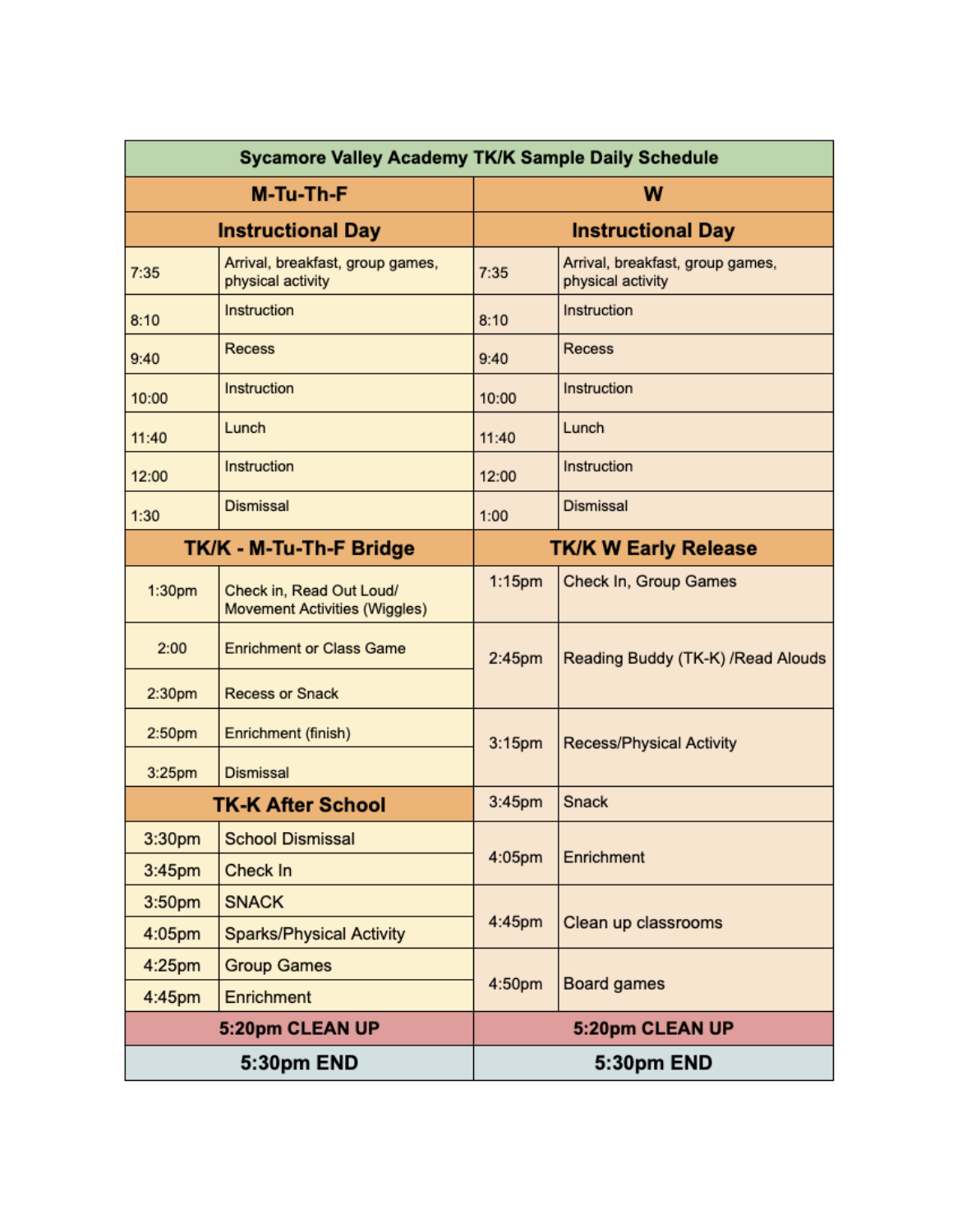| <b>Sycamore Academy Elementary Sample Daily Schedule</b> |                                                       |                                  |                                                       |  |  |  |
|----------------------------------------------------------|-------------------------------------------------------|----------------------------------|-------------------------------------------------------|--|--|--|
|                                                          | M-Tu-Th-F                                             | W                                |                                                       |  |  |  |
|                                                          | <b>Instructional Day</b>                              | <b>Instructional Day</b>         |                                                       |  |  |  |
| 7:35                                                     | Arrival, breakfast, group games,<br>physical activity | 7:35                             | Arrival, breakfast, group games,<br>physical activity |  |  |  |
| 8:10                                                     | <b>Instruction</b>                                    | 8:10                             | Instruction                                           |  |  |  |
| 10:00                                                    | <b>Recess</b>                                         | 10:00                            | <b>Recess</b>                                         |  |  |  |
| 10:20                                                    | Instruction                                           | 10:20                            | Instruction                                           |  |  |  |
| 12:00                                                    | Lunch                                                 | 12:00                            | Lunch                                                 |  |  |  |
| 12:40                                                    | Instruction                                           | 12:40                            | Instruction                                           |  |  |  |
| 2:10                                                     | <b>Recess</b>                                         | 1:00                             | <b>Dismissal</b>                                      |  |  |  |
| 2:30                                                     | Instruction                                           |                                  |                                                       |  |  |  |
| <b>Dismissal</b><br>3:30                                 |                                                       | <b>Elementary After School W</b> |                                                       |  |  |  |
|                                                          | <b>Elementary After School M-T-TH-F</b>               | $1:15$ pm                        | <b>Check In, Group Games</b>                          |  |  |  |
| 3:30pm                                                   | <b>School Dismissal</b>                               | 2:45 <sub>pm</sub>               | <b>School Work</b>                                    |  |  |  |
| 3:45 <sub>pm</sub>                                       | Check In                                              | 3:15 <sub>pm</sub>               | <b>Recess/ Physical Activity</b>                      |  |  |  |
| 3:50 <sub>pm</sub>                                       | <b>Snack</b>                                          | 3:45pm                           | Snack                                                 |  |  |  |
| 4:05pm                                                   | <b>School Work</b>                                    | 4:05pm                           | Enrichment                                            |  |  |  |
| 4:25 <sub>pm</sub>                                       | <b>Sparks/Physical Activity</b>                       | 4:45pm                           | <b>Clean Up Classrooms</b>                            |  |  |  |
| 4:45pm                                                   | Enrichment                                            | 4:50pm                           | <b>Board Games</b>                                    |  |  |  |
| 5:20pm CLEAN UP                                          |                                                       |                                  |                                                       |  |  |  |
| 5:30pm END                                               |                                                       |                                  |                                                       |  |  |  |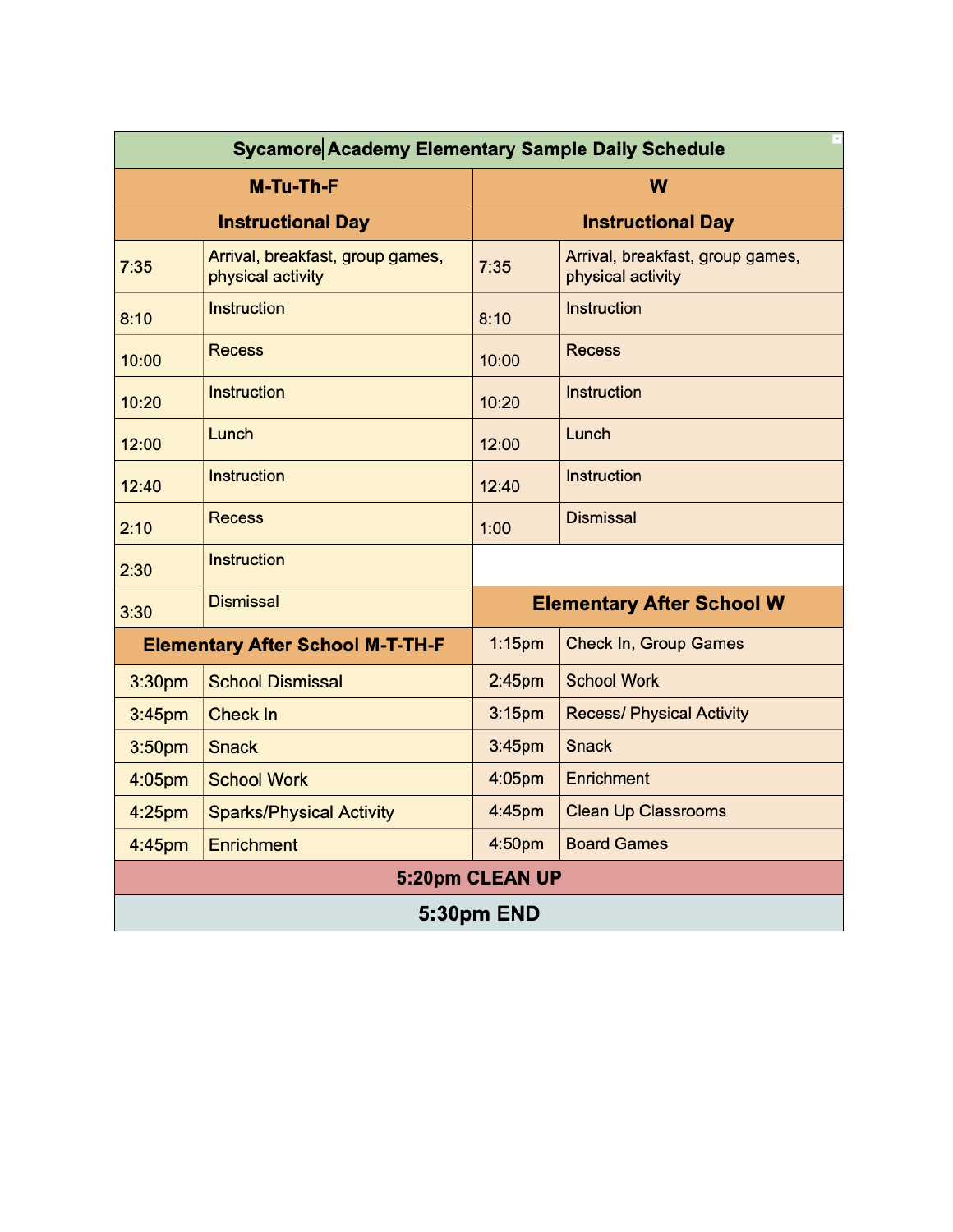| <b>Sycamore Valley Academy Sample</b><br><b>Daily Schedule</b> |                                                           |  |  |  |  |
|----------------------------------------------------------------|-----------------------------------------------------------|--|--|--|--|
| <b>Intersession M-F</b>                                        |                                                           |  |  |  |  |
| 7:30                                                           | Arrival, group games, physical<br>activity                |  |  |  |  |
| 8:00                                                           | <b>Classroom Enrichment Instruction</b>                   |  |  |  |  |
| 10:00                                                          | Recess                                                    |  |  |  |  |
| 10:20                                                          | <b>Classroom Enrichment Instruction</b>                   |  |  |  |  |
| 12:00                                                          | Lunch & Outdoor Play (or centers if<br>too hot)           |  |  |  |  |
| 1:00                                                           | Chat it Up - Teambuilding                                 |  |  |  |  |
| 1:15                                                           | <b>Themed Enrichment Activity</b>                         |  |  |  |  |
| 2:00                                                           | <b>Outdoor/Sparks Activity (or</b><br>centers if too hot) |  |  |  |  |
| 2:30                                                           | Snack                                                     |  |  |  |  |
| 2:45                                                           | Cool down activity: Reading, Draw<br>Along, group stretch |  |  |  |  |
| 3:30                                                           | <b>Group games</b>                                        |  |  |  |  |
| 4:00                                                           | <b>Centers</b>                                            |  |  |  |  |
| 4:15pm-4:25pm: CLEAN UP                                        |                                                           |  |  |  |  |
| 4:30pm END                                                     |                                                           |  |  |  |  |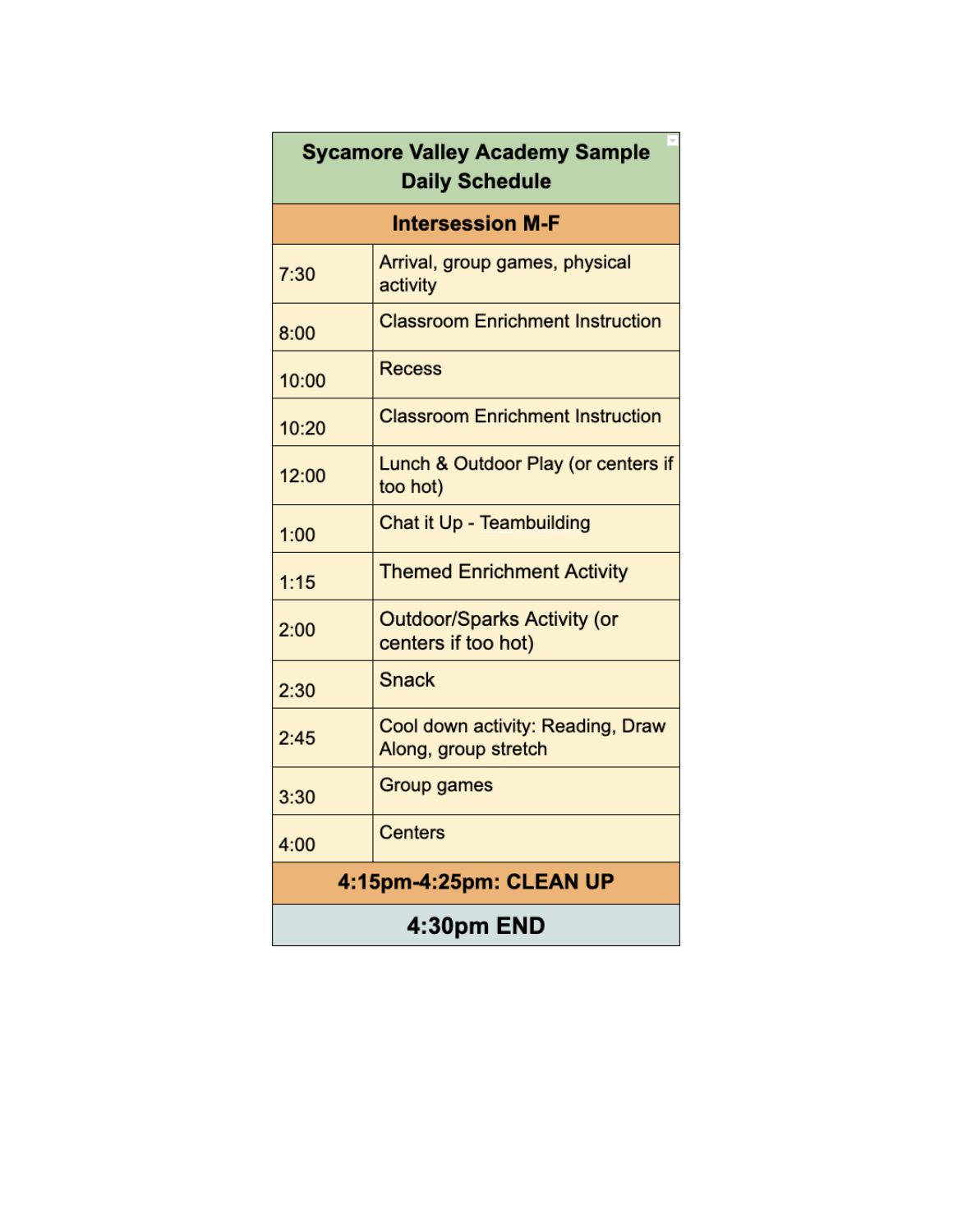**Below are additional legal requirements for the ELO-P. Please ensure your Program Plan meets all of these legal requirements:**

#### *EC* **Section 46120(b)(2):**

[LEAs] operating expanded learning opportunities programs may operate a before school component of a program, an after school component of a program, or both the before and after school components of a program, on one or multiple school sites, and shall comply with subdivisions (c), (d), and

(g) of Section 8482.3, including the development of a program plan based on the following;

(2) [LEAs] operating expanded learning opportunity programs pursuant to this section may operate a before school component of a program, an after school component of a program, or both the before and after school components of a program, on one or multiple schoolsites, and shall comply with subdivisions (c), (d), and (g) of Section 8482.3, including the development of a program plan based on all of the following:

(A) The department's guidance.

(B) Section 8482.6.

(C) Paragraphs (1) to (9), inclusive, and paragraph (12) of subdivision (c) of Section 8483.3.

(D) Section 8483.4, except that programs serving transitional kindergarten or kindergarten pupils shall maintain a pupil-to-staff member ratio of no more than 10 to 1.

#### *EC* **Section 46120(b)(1)(A):**

On schooldays, as described in Section 46100 and Sections 46110 to 46119, inclusive, and days on which school is taught for the purpose of meeting the 175-instructional-day offering as described in Section 11960 of Title 5 of the California Code of Regulations, in-person before or after school expanded learning opportunities that, when added to daily instructional minutes, are no less than nine hours of combined instructional time and expanded learning opportunities per instructional day.

# *EC* **Section 46120(b)(1)(B):**

For at least 30 nonschooldays, during intersessional periods, no less than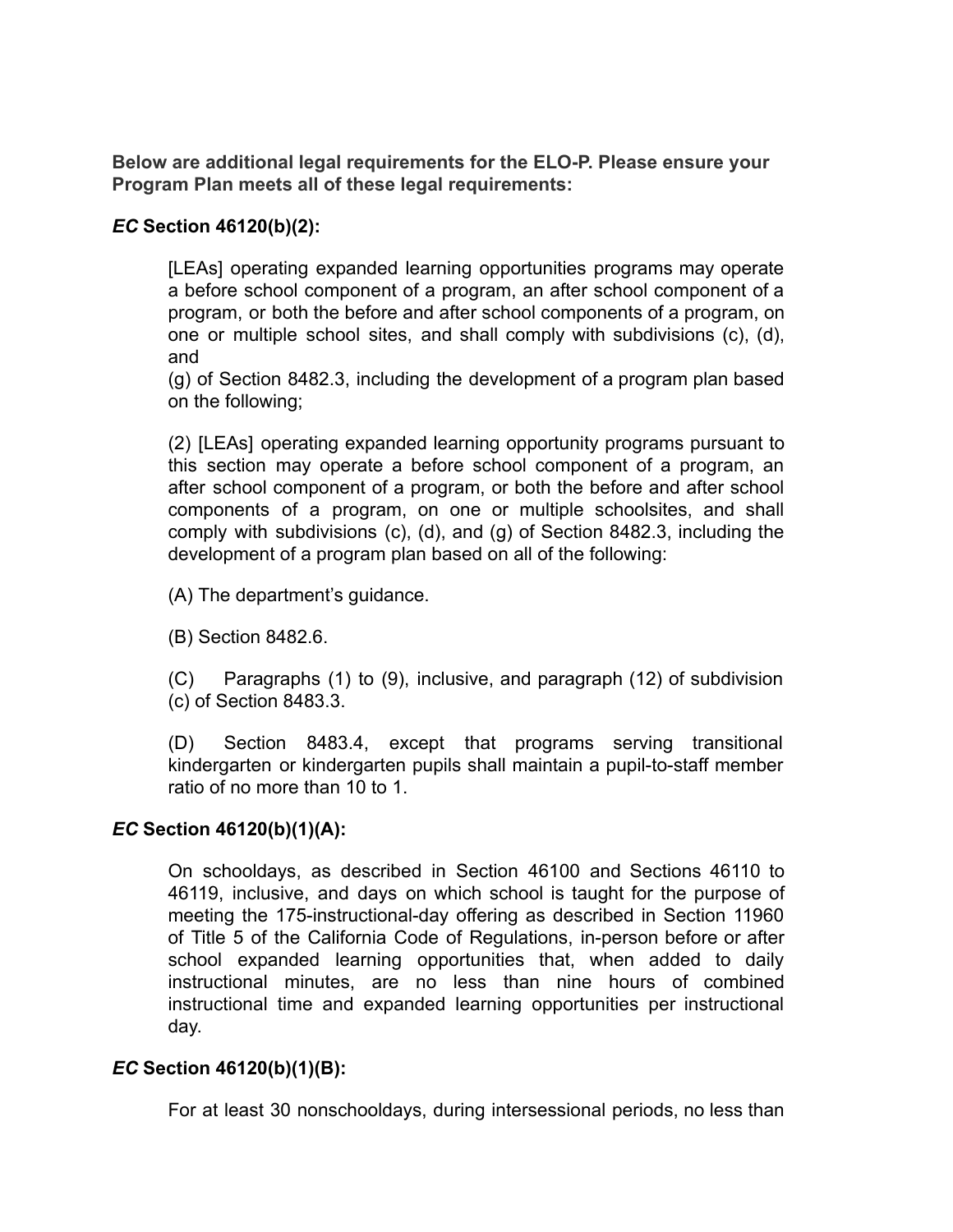nine hours of in-person expanded learning opportunities per day.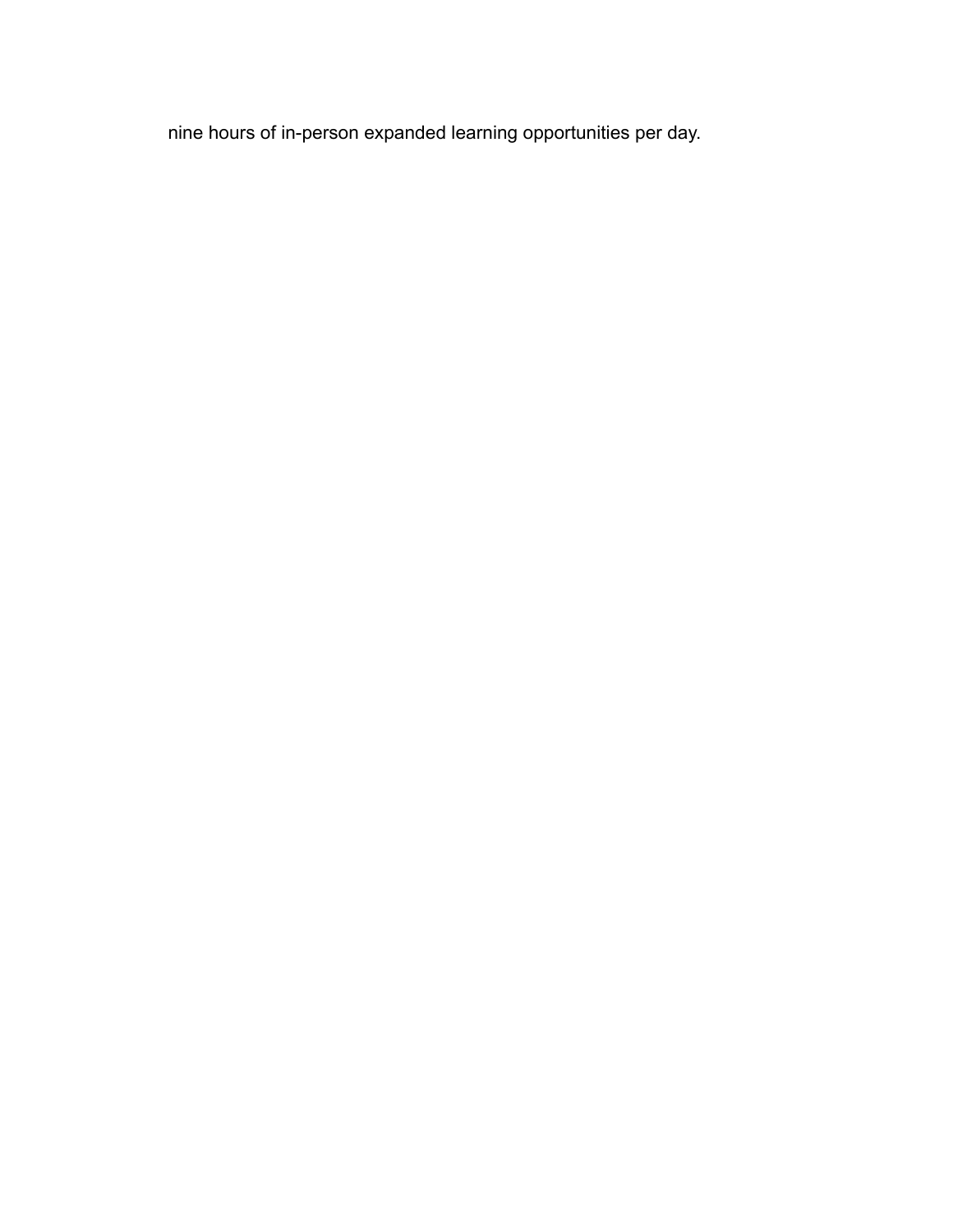#### *EC* **Section 46120(b)(3):**

[LEAs] shall prioritize services provided pursuant to this section at schoolsites in the lowest income communities, as determined by prior year percentages of pupils eligible for free and reduced-price meals, while maximizing the number of schools and neighborhoods with expanded learning opportunities programs across their attendance area.

#### *EC* **Section 46120(b)(4):**

[LEAs] may serve all pupils, including elementary, middle, and secondary school pupils, in expanded learning opportunity programs provided pursuant to this section.

#### *EC* **Section 46120(b)(6):**

[LEAs] are encouraged to collaborate with community-based organizations and childcare providers, especially those participating in state or federally subsidized childcare programs, to maximize the number of expanded learning opportunities programs offered across their attendance areas.

#### *EC* **Section 46120(c):**

A [LEA] shall be subject to the audit conducted pursuant to Section 41020 to determine compliance with subdivision (b).

#### *EC* **Section 8482.3(d):**

[LEAs] shall agree that snacks made available through a program shall conform to the nutrition standards in Article 2.5 (commencing with Section 49430) of Chapter 9 of Part 27 of Division 4 of Title 2.

[LEAs] shall agree that meals made available through a program shall conform to the nutrition standards of the United States Department of Agriculture's at-risk afterschool meal component of the Child and Adult Care Food Program (42 United States Code [U.S.C.] Section 1766).

#### *EC* **Section 8482.6:**

Every pupil attending a school operating a program . . . is eligible to participate in the program, subject to program capacity. A program established . . . may charge family fees. Programs that charge family fees shall waive the cost of these fees for pupils who are eligible for free or reduced-price meals, for a child that is a homeless youth, as defined by the federal McKinney-Vento Homeless Assistance Act (42 U.S.C. Section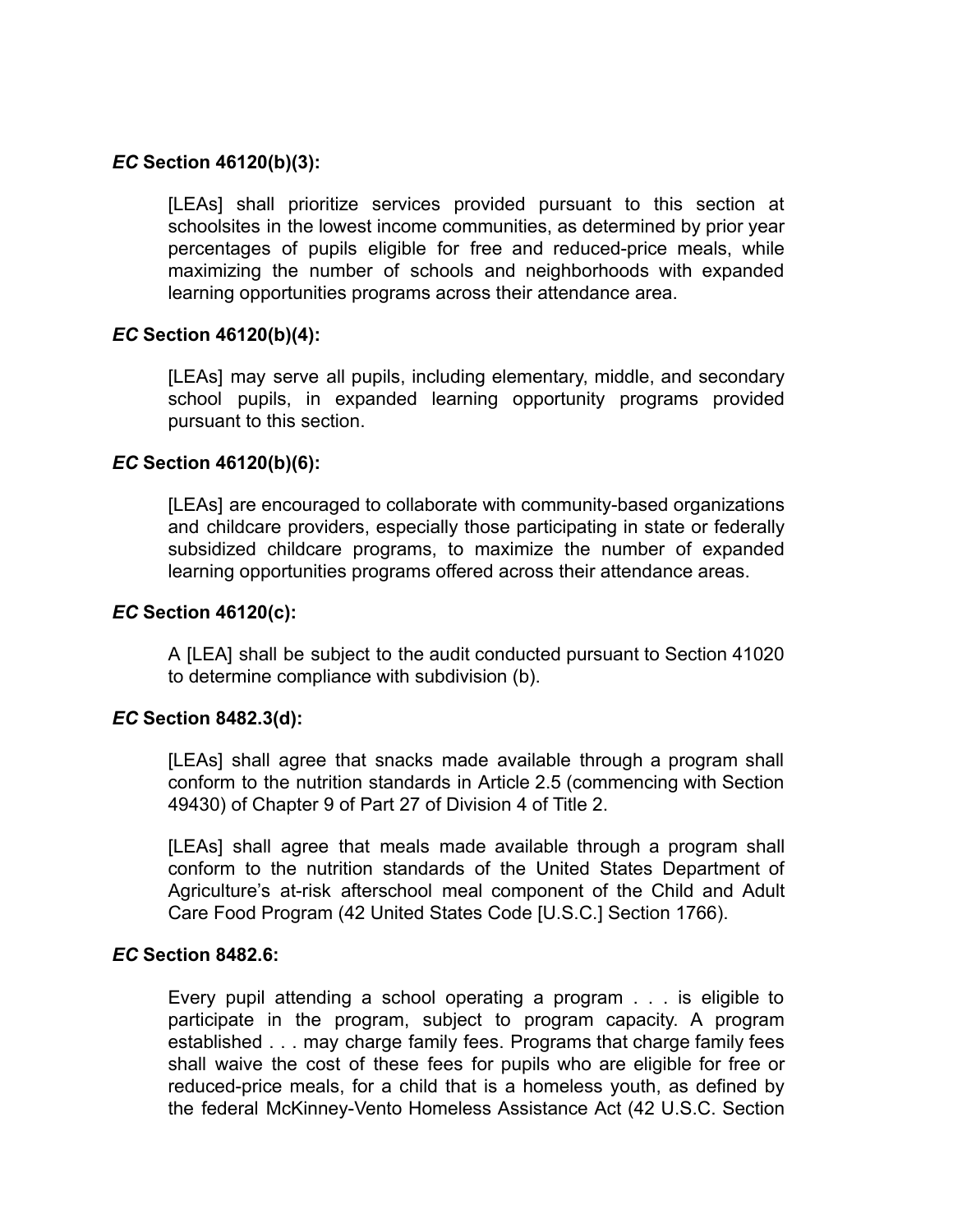11434a), or for a child who the program knows is in foster care. A program